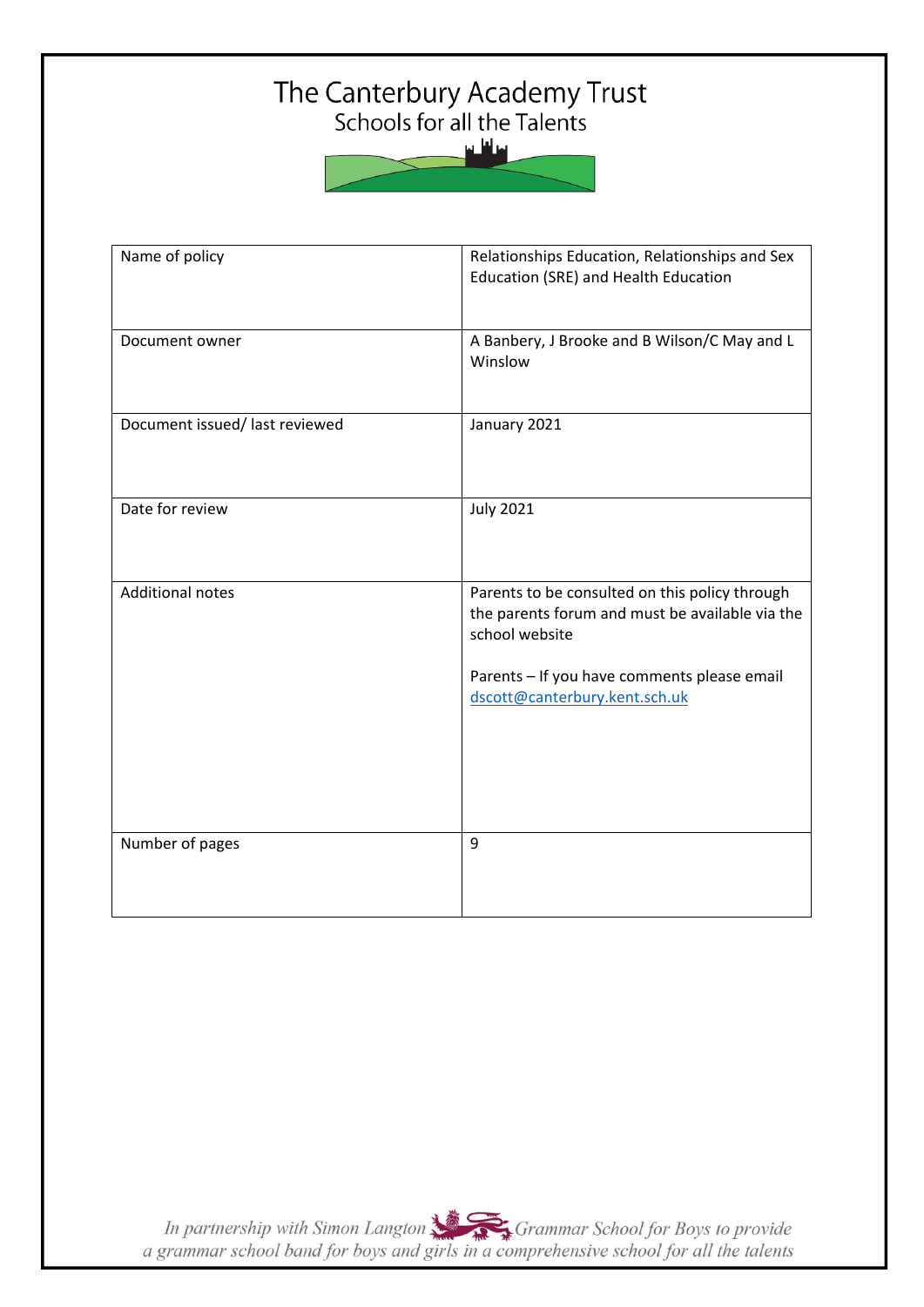# **The Canterbury Academy Trust Relationships Education, Relationships & Sex Education (RSE) & Health Education**

# **The Canterbury Primary School**

At The Canterbury Primary School, the Relationships Education, Relationships & Sex Education (RSE) and health Education Policy is regarded as an integral part of our PSHE, Citizenship and Science curriculum. Our approach and course of study aim to embrace all our children, equipping them with the appropriate knowledge at the right stage and time, in relation to their age and maturity. Children should learn respect for their own bodies and other people's, thus being able to make choices based on accurate understanding. The curriculum is designed to provide children with the skills to make and develop meaningful relationships in all walks of their life. We endeavour to guide them in developing caring and responsible attitudes towards each other, particularly in understanding and respecting the needs of others.

We wish to work together in partnership with parents/carers to support and help our children to understand themselves, so enabling them to develop as responsible adults capable of formulating their own moral code of behaviour.

Our policy aims to respond to the diversity of children's cultures, faiths and family backgrounds.

#### **Organisation**

Sex and Relationships Education is taught as part of PSHE, RE and Science. The class teacher is responsible for delivering the curriculum; the PSHE coordinator is responsible for monitoring the planning of PSHE, including SRE and implementation of the policy. Classes will usually be mixed but, in KS2, there will be occasions when the children will be taught in single‐sex classes. Teachers will encourage outside agencies to provide expert active/input into the SRE curriculum. We implement the SEAL programme to develop many key relationships and managing own behaviour concepts with children from the Foundation Stage to Year 6. Every Term has a PSHE theme which runs through whole school and class assemblies. Each year group has a word of the term which links to the PSHE theme.

#### **Answering difficult questions**

Both formal and informal SRE arising from pupils' questions are answered according to the age and maturity of the pupil(s) concerned. Questions do not have to be answered directly, and can be addressed individually later. The school believes that individual teachers must use their skill and discretion in this area and refer to the Child Protection member of staff if they are concerned.

#### **Parental Involvement**

Parent/carer awareness sessions will be held so parents can see the resources used when teaching their children. Parent/carers have the right to withdraw their children from the non‐statutory SRE sessions (except sessions covering the requirements of the science national curriculum).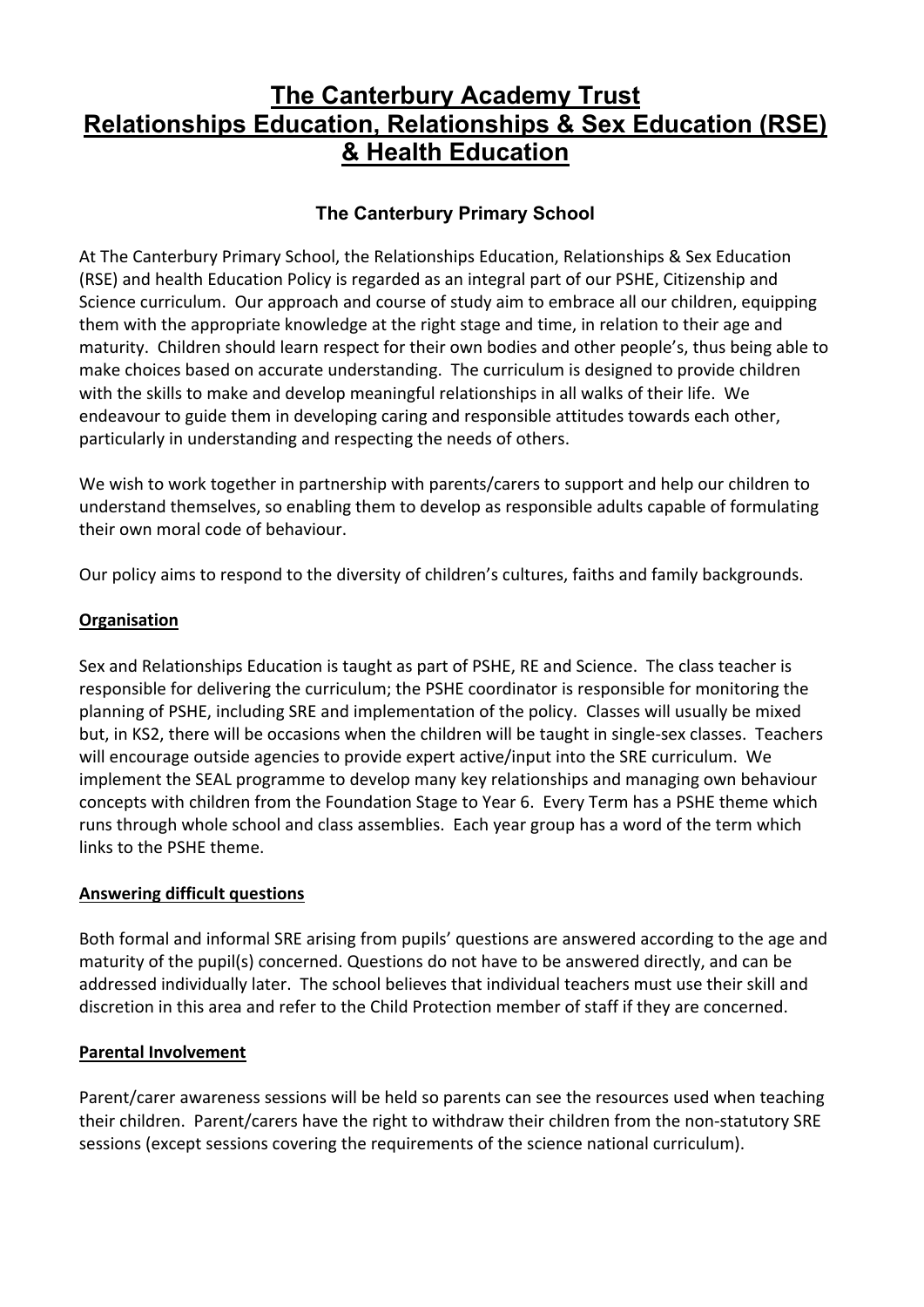#### **Appendix**

The following statements are offered as illustration of learning outcomes for SRE for each key stage. They give a basis for planning work to develop knowledge and understanding, values and attitudes and personal skills in SRE. They draw on DfES and other guidance on SRE and they reflect elements of the non-statutory framework for PSHE. Those statements marked with an asterisk (\*) are part of the National Curriculum statutory requirements.

#### **EARLY YEARS FOUNDATION STAGE**

• Children know the importance for good health of physical exercise, and a healthy diet, and talk about ways to keep healthy and safe. They manage their own basic hygiene and personal needs successfully, including dressing and going to the toilet independently. \*

• Children are confident to try new activities, and say why they like some activities more than others. They are confident to speak in a familiar group, will talk about their ideas, and will choose the resources they need for their chosen activities. They say when they do or don't need help. \*

• Children talk about how they and others show feelings, talk about their own and others' behaviour, and its consequences, and know that some behaviour is unacceptable. They work as part of a group or class, and understand and follow the rules. They adjust their behaviour to different situations, and take changes of routine in their stride. \*

• Children play cooperatively, taking turns with others. They take account of one another's ideas about how to organise their activity. They show sensitivity to others' needs and feelings, and form positive relationships with adults and other children. \*

• Children talk about past and present events in their own lives and in the lives of family members. They know that other children don't always enjoy the same things, and are sensitive to this. They know about similarities and differences between themselves and others, and among families, communities and traditions. \*

• Children know about similarities and differences in relation to places, objects, materials and living things. They talk about the features of their own immediate environment and how environments might vary from one another. They make observations of animals and plants and explain why some things occur, and talk about changes. \*

#### Pupils should be taught to:

Work and play cooperatively and take turns with others; Form positive attachments to adults and friendships with peers; Show sensitivity to their own and to others' needs.

#### **YEARS 1 AND 2**

#### **Pupils will be able to:**

- identify and share their feelings with others.
- recognise safe and unsafe situations.
- identify and be able to talk with someone they trust.
- be aware that their feelings and actions have an impact on others.
- make a friend, talk with them and share feelings.

• use simple rules for dealing with strangers and for resisting pressure when they feel uncomfortable or at risk.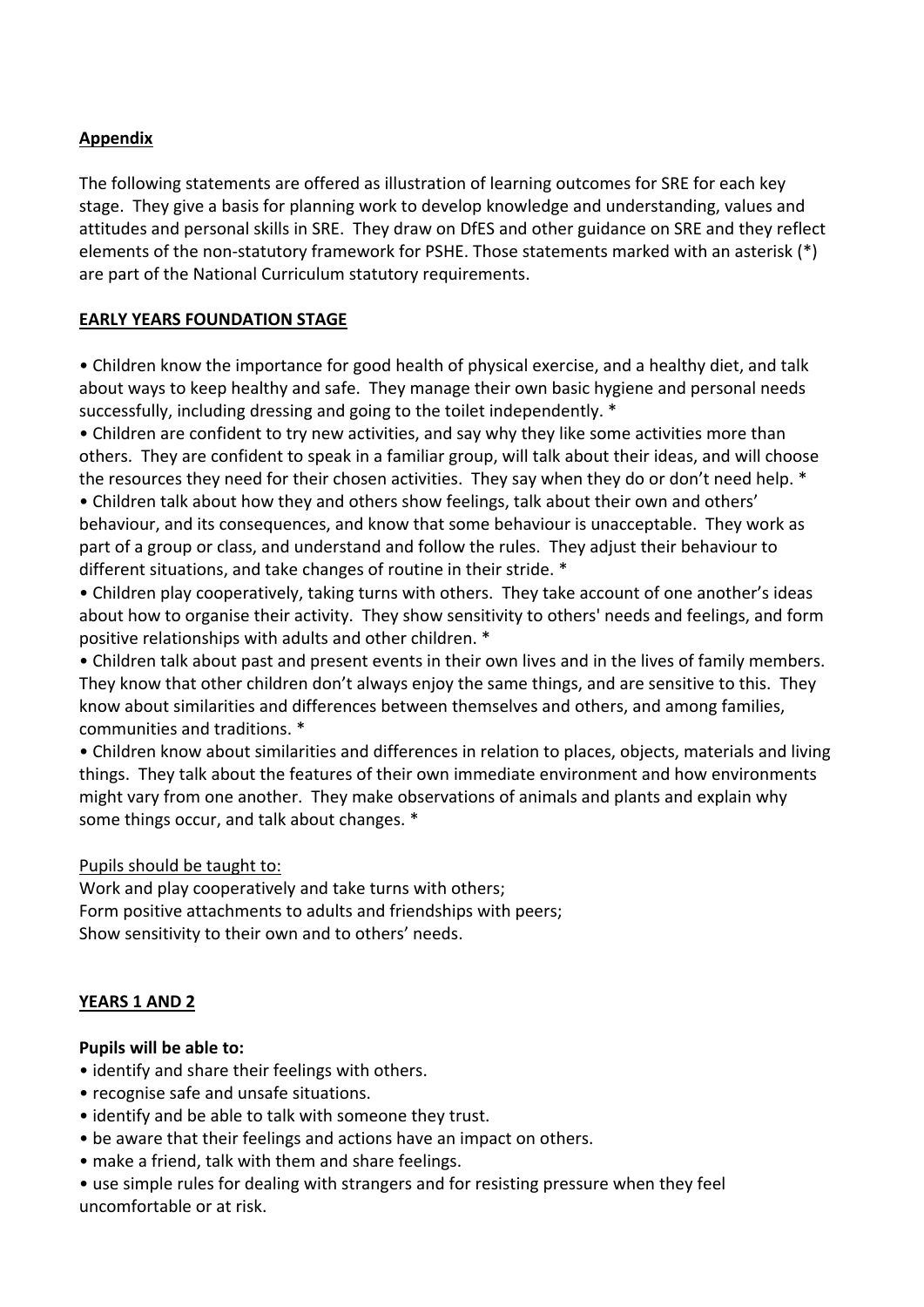#### **Pupils will know and understand:**

- the basic rules for keeping themselves safe and healthy.
- safe places to play and safe people to be with.
- the needs of babies and young people.
- ways in which they are like and different from others.
- that they have some control over their actions and bodies.
- why families are special for caring and sharing.

#### **Pupils should be taught to:**

• identify, name, draw and label the basic parts of the human body and say which part of the body is associated with each sense \*Y1

• notice that animals, including humans, have offspring which grow into adults\* Y2

• Find out about and describe the basic needs of animals (including humans) for survival (water, food and air) \*Y2

• Describe the importance of humans to exercise, eating the right amounts of different types of foods, and hygiene.

#### **Pupils will have considered:**

- why families are special.
- the similarities and differences between people.
- how their feelings and actions have an impact on other people.

#### **YEARS 3, 4, 5 AND 6**

#### **Pupils will be able to:**

- express opinions, for example, about relationships and bullying.
- listen to, and support others.
- respect other people's viewpoints and beliefs.

• recognise their changing emotions with friends and family and be able to express their feelings positively.

- identify adults they can trust and who they can ask for help.
- be self-confident in a wide range of new situations, such as seeking new friends.
- form opinions that they can articulate to a variety of audiences.
- recognise their own worth and identify positive things about themselves.

• balance the stresses of life in order to promote both their own mental health and well‐being and that of others.

- see things from other people's viewpoints, for example their parents and their carers
- discuss moral questions.
- listen to, support their friends and manage friendship problems.
- recognise and challenge stereotypes, for example in relation to gender.
- recognise the pressure of unwanted physical contact, and know ways of resisting it.

#### **Pupils will know and understand:**

- that safe routines can stop the spread of viruses including HIV.
- about the physical changes that take place at puberty, why they happen and how to manage them.
- the many relationships in which they are all involved.
- where individual families and groups can find help.
- how the media impact on forming attitudes.
- about keeping themselves safe when involved with risky activities.
- that their actions have consequences and be able to anticipate the results of them.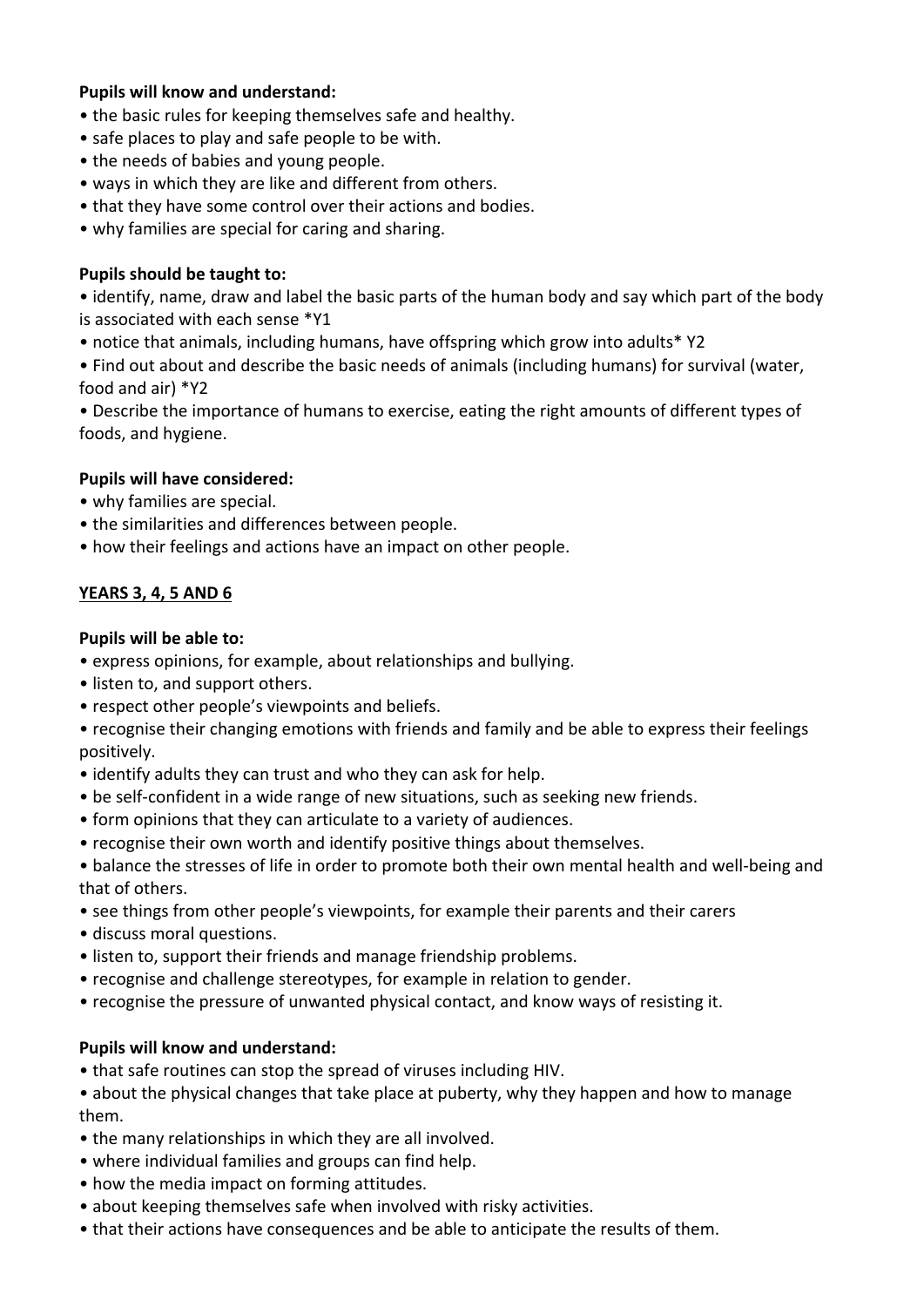- about different forms of bullying people and the feelings of both bullies and victims.
- why being different can provoke bullying and know why this is unacceptable.

• about, and accept, a wide range of different family arrangements, for example second marriages, fostering, extended families and three or more generations living together.

#### **Pupils should be taught to:**

• Identify that animals, including humans) need the right amount of nutrition, and that they cannot make their own food; they get nutrition from what they eat \*Y3

- describe the life process of reproduction in some plants and animals \* Y5
- describe the changes as humans develop to old age \* Y5

• recognise that living things produce offspring of the same kind, but normally offspring vary and are not identical to their parents \*Y6

#### **Pupils will have considered:**

- the diversity of lifestyles.
- others' points of view, including their parents' or carers.
- why being different can provoke bullying and why this is unacceptable.
- when it is appropriate to take a risk and when to say no and seek help.
- the diversity of values and customs in the school and in the community.
- the need for trust and love in established relationship.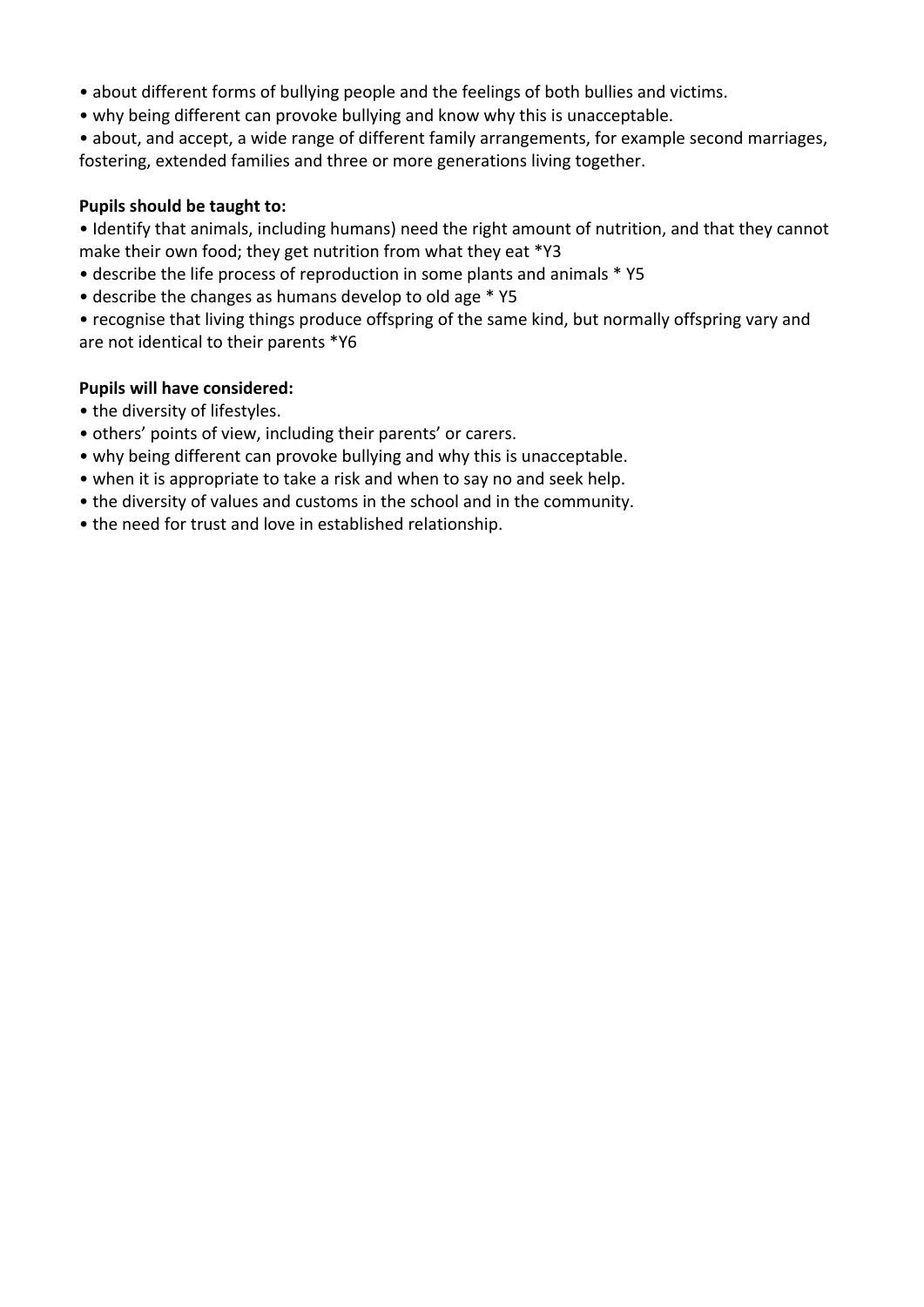# **The Canterbury Academy**

The objective of the Sex & Relationship policy is to support young people through their physical, emotional and moral development. This will enable young people to develop their confidence when talking, listening and thinking about sex and relationships. It will also make a significant contribution to, and be informed by, the needs of the Relationships and Sex Education framework. agenda.

#### Aims

To help and support young people through their physical, emotional and moral development.

To help young people learn to respect themselves and others.

To help young people move with confidence from childhood through adolescence into adulthood.

#### **Objectives**

| Pupils should know                                                                                                                                                                                                                                                                                                                                    |  |
|-------------------------------------------------------------------------------------------------------------------------------------------------------------------------------------------------------------------------------------------------------------------------------------------------------------------------------------------------------|--|
| that there are different types of committed, stable relationships.                                                                                                                                                                                                                                                                                    |  |
| how these relationships might contribute to human happiness and their<br>٠<br>importance for bringing up children.                                                                                                                                                                                                                                    |  |
| what marriage is, including their legal status e.g. that marriage carries<br>٠<br>legal rights and protections not available to couples who are<br>cohabiting or who have married, for example, in an unregistered<br>religious ceremony.                                                                                                             |  |
| why marriage is an important relationship choice for many couples and<br>$\bullet$<br>why it must be freely entered into.                                                                                                                                                                                                                             |  |
| the characteristics and legal status of other types of long-term<br>$\bullet$<br>relationships.                                                                                                                                                                                                                                                       |  |
| the roles and responsibilities of parents with respect to raising of<br>children, including the characteristics of successful parenting.                                                                                                                                                                                                              |  |
| how to: determine whether other children, adults or sources of<br>$\bullet$<br>information are trustworthy: judge when a family, friend, intimate or<br>other relationship is unsafe (and to recognise this in others'<br>relationships); and, how to seek help or advice, including reporting                                                        |  |
| Pupils should know                                                                                                                                                                                                                                                                                                                                    |  |
| relationships,<br>the characteristics of positive and healthy friendships (in all contexts,<br>including online) including: trust, respect, honesty, kindness,<br>generosity, boundaries, privacy, consent and the management of<br>conflict, reconciliation and ending relationships. This includes<br>different (non-sexual) types of relationship. |  |
|                                                                                                                                                                                                                                                                                                                                                       |  |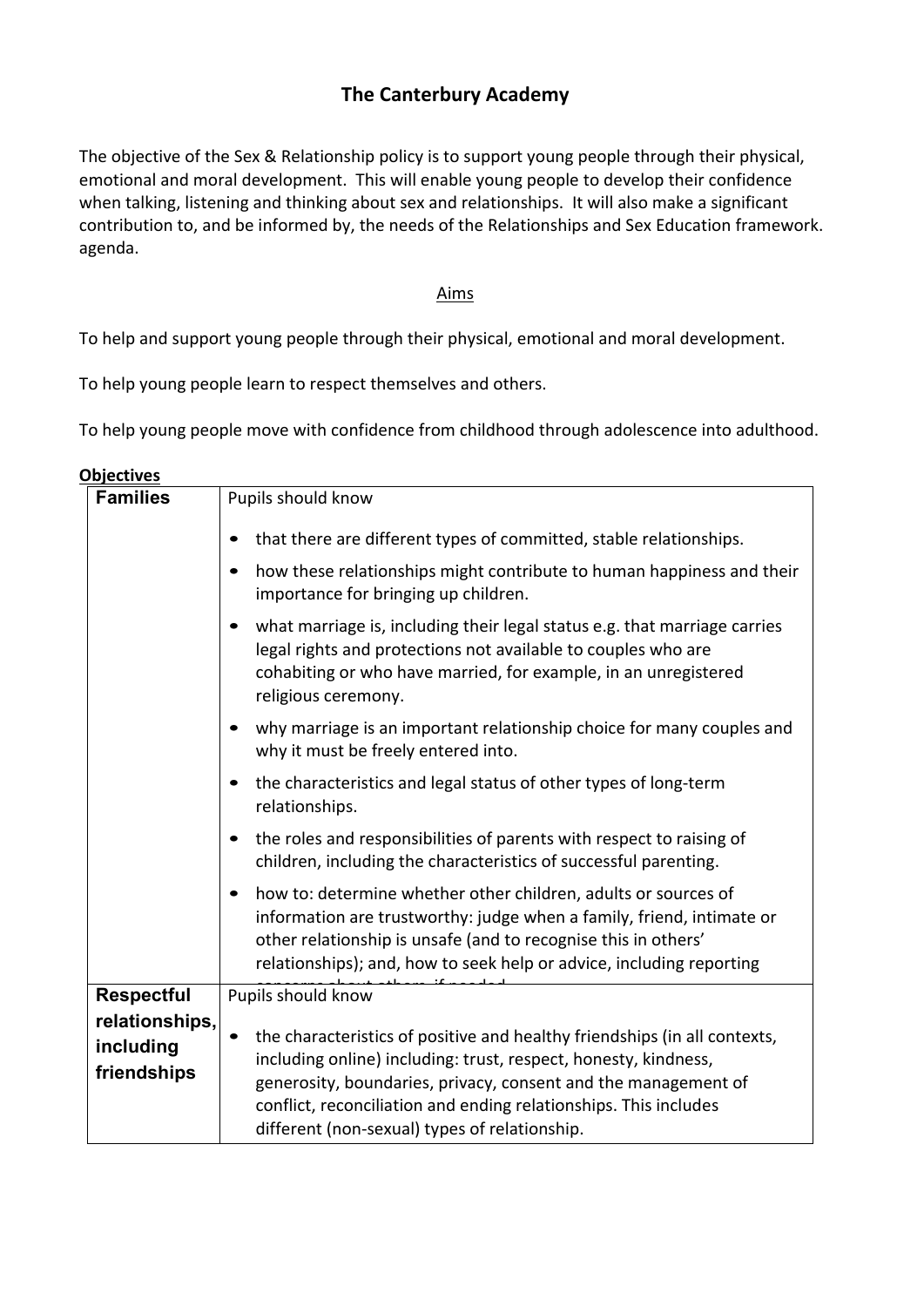|                   | practical steps they can take in a range of different contexts to<br>$\bullet$<br>improve or support respectful relationships.                                                                                                                                       |
|-------------------|----------------------------------------------------------------------------------------------------------------------------------------------------------------------------------------------------------------------------------------------------------------------|
|                   | how stereotypes, in particular stereotypes based on sex, gender, race,<br>religion, sexual orientation or disability, can cause damage (e.g. how<br>they might normalise non-consensual behaviour or encourage<br>prejudice).                                        |
|                   | that in school and in wider society they can expect to be treated with<br>respect by others, and that in turn they should show due respect to<br>others, including people in positions of authority and due tolerance of<br>other people's beliefs.                  |
|                   | about different types of bullying (including cyberbullying), the impact<br>of bullying, responsibilities of bystanders to report bullying and how<br>and where to get help.                                                                                          |
|                   | that some types of behaviour within relationships are criminal,<br>including violent behaviour and coercive control.                                                                                                                                                 |
|                   | what constitutes sexual harassment and sexual violence and why these<br>are always unacceptable.                                                                                                                                                                     |
|                   | the legal rights and responsibilities regarding equality (particularly with<br>reference to the protected characteristics as defined in the Equality Act                                                                                                             |
| <b>Online and</b> | Pupils should know                                                                                                                                                                                                                                                   |
| media             | their rights, responsibilities and opportunities online, including that the<br>same expectations of behaviour apply in all contexts, including online.                                                                                                               |
|                   | about online risks, including that any material someone provides to<br>٠<br>another has the potential to be shared online and the difficulty of<br>removing potentially compromising material placed online.                                                         |
|                   | not to provide material to others that they would not want shared<br>further and not to share personal material which is sent to them.                                                                                                                               |
|                   | what to do and where to get support to report material or manage<br>$\bullet$<br>issues online.                                                                                                                                                                      |
|                   | the impact of viewing harmful content.                                                                                                                                                                                                                               |
|                   | that specifically sexually explicit material e.g. pornography presents a<br>$\bullet$<br>distorted picture of sexual behaviours, can damage the way people see<br>themselves in relation to others and negatively affect how they behave<br>towards sexual partners. |
|                   | that sharing and viewing indecent images of children (including<br>those created by children) is a criminal offence which carries severe<br>penalties including jail.                                                                                                |
|                   | how information and data is generated, collected, shared and used<br>online.                                                                                                                                                                                         |
| <b>Being safe</b> | Pupils should know                                                                                                                                                                                                                                                   |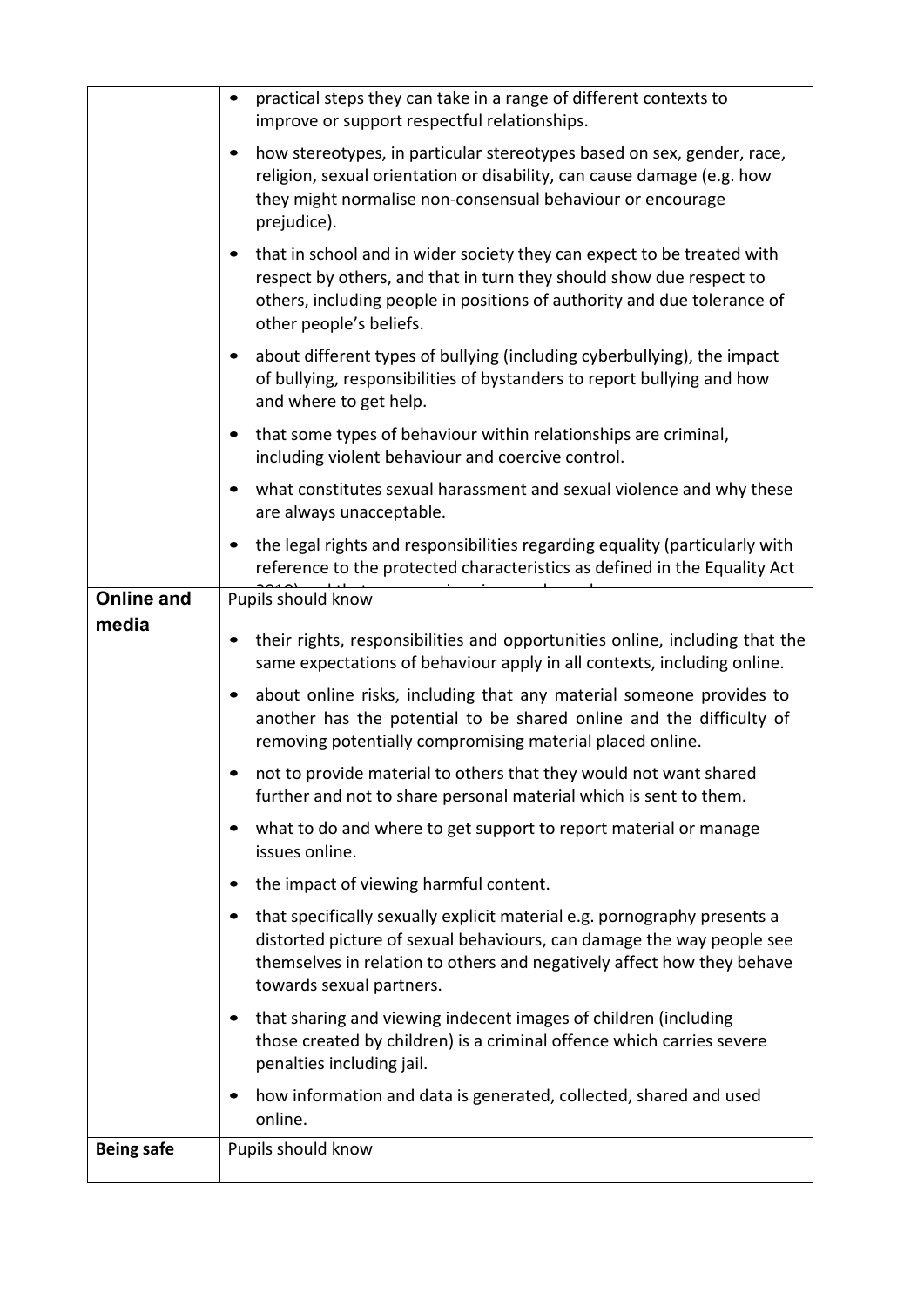|                                                        | the concepts of, and laws relating to, sexual consent, sexual<br>exploitation, abuse, grooming, coercion, harassment, rape, domestic<br>abuse, forced marriage, honour-based violence and FGM, and how<br>these can affect current and future relationships.<br>how people can actively communicate and recognise consent from<br>others, including sexual consent, and how and when consent can be<br>withdrawn (in all contexts, including online). |
|--------------------------------------------------------|-------------------------------------------------------------------------------------------------------------------------------------------------------------------------------------------------------------------------------------------------------------------------------------------------------------------------------------------------------------------------------------------------------------------------------------------------------|
| <b>Intimate and</b>                                    | Pupils should know                                                                                                                                                                                                                                                                                                                                                                                                                                    |
| sexual<br>relationships,<br>including sexual<br>health | how to recognise the characteristics and positive aspects of healthy<br>one-to-one intimate relationships, which include mutual respect,<br>consent, loyalty, trust, shared interests and outlook, sex and<br>friendship.                                                                                                                                                                                                                             |
|                                                        | that all aspects of health can be affected by choices they make in sex<br>and relationships, positively or negatively, e.g. physical, emotional,<br>mental, sexual and reproductive health and wellbeing.                                                                                                                                                                                                                                             |
|                                                        | the facts about reproductive health, including fertility, and the<br>$\bullet$<br>potential impact of lifestyle on fertility for men and women and<br>menopause.                                                                                                                                                                                                                                                                                      |
|                                                        | that there are a range of strategies for identifying and managing sexual<br>$\bullet$<br>pressure, including understanding peer pressure, resisting pressure and<br>not pressurising others.                                                                                                                                                                                                                                                          |
|                                                        | that they have a choice to delay sex or to enjoy intimacy without sex.                                                                                                                                                                                                                                                                                                                                                                                |
|                                                        | the facts about the full range of contraceptive choices, efficacy and<br>options available.                                                                                                                                                                                                                                                                                                                                                           |
|                                                        | the facts around pregnancy including miscarriage.                                                                                                                                                                                                                                                                                                                                                                                                     |
|                                                        | that there are choices in relation to pregnancy (with medically and<br>legally accurate, impartial information on all options, including keeping<br>the baby, adoption, abortion and where to get further help).                                                                                                                                                                                                                                      |
|                                                        | how the different sexually transmitted infections (STIs), including<br>HIV/AIDs, are transmitted, how risk can be reduced through safer sex<br>(including through condom use) and the importance of and facts about<br>testing.                                                                                                                                                                                                                       |
|                                                        | about the prevalence of some STIs, the impact they can have on those<br>who contract them and key facts about treatment.                                                                                                                                                                                                                                                                                                                              |
|                                                        | how the use of alcohol and drugs can lead to risky sexual<br>behaviour.                                                                                                                                                                                                                                                                                                                                                                               |
|                                                        | how to get further advice, including how and where to access<br>confidential sexual and reproductive health advice and treatment.                                                                                                                                                                                                                                                                                                                     |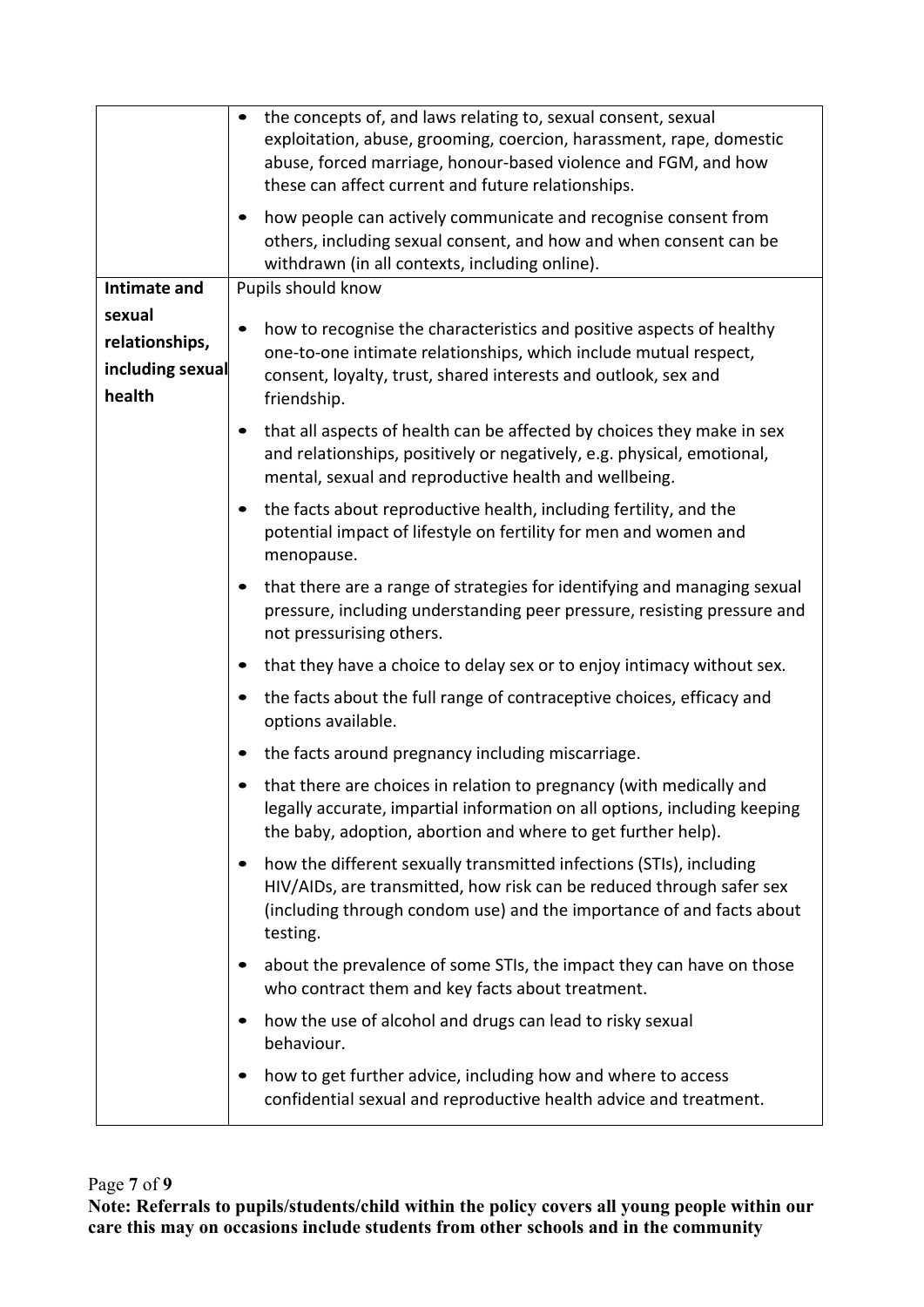#### **Attitudes & values**

- Students will be taught about the nature of marriage and its importance for family life; however, The Board of Directors also accepts there are other forms of strong and mutually supportive relationships outside marriage which students may consider.
- The Board of Directors believes that nothing should be said or done to implicitly or explicitly present the view that single parent families are a concern.
- That love, care, respect, conscience and morality are the important values in any relationship and/or family unit.

It is important parents understand that The Board of Directors believes that there is little point in denying reality. The Board of Director's view is that sex and relationship guidance should be open, honest and explicit with all aspects as legitimate topics of concern and education. Nothing will be prohibited. Where appropriate, students will be referred to relevant health or guidance professionals. School has trained staff to give appropriate support through room The Youth Team, room 40 and the Nurture Room. Students have the opportunity to discuss issues and access a range of health advice and support. In addition to this, students can raise any concerns or issues they have with their support manager.

In the current framework, all members of staff have a professional responsibility to help students understand and come to terms with this most complex aspect of human behaviour and personal growth; the Board of Directors believe that this is also an educational and moral duty. The Board of Directors will support members of staff in discharging this responsibility. If parents feel uncomfortable, uneasy or unhappy with this then they should ask to see the materials used; request a copy of the programme of study; discuss their concerns with a member of the Board of Directors; or, exercise their statutory right to withdraw their child from the Sex and Relationship Programme which is their right under legislation.

## **The Sex and Relationship programme will be delivered at an age appropriate level.**

- 1. In **Science**  by following the national curriculum but adding other more explicit aspects as required.
- 2. In **RE and the youth team programme** which will consider attitudes and values with personal and social skills.
- 3. Explicitly in **core learning lessons** on a termly rotation, delivered by senior staff, covering resilience, healthy outcomes, healthy lifestyles and relationships, resolving conflict and mindfulness in Year 7. In Year 8 the focus is on nurturing independence, keeping myself safe and online safety. In Year 9, students look at reducing risky behaviour, sexual health (completing the NCFE CACHE Level 1 award in Sexual Health Awareness), radicalisation and faith, gang awareness The curriculum for Year 10 covers mental health awareness and in Year 11, students focus on their wider understanding of the world and educational progression. In the sixth form, we focus on mental health, healthy sexual relationships and consent.

#### Page **8** of **9**

**Note: Referrals to pupils/students/child within the policy covers all young people within our care this may on occasions include students from other schools and in the community**